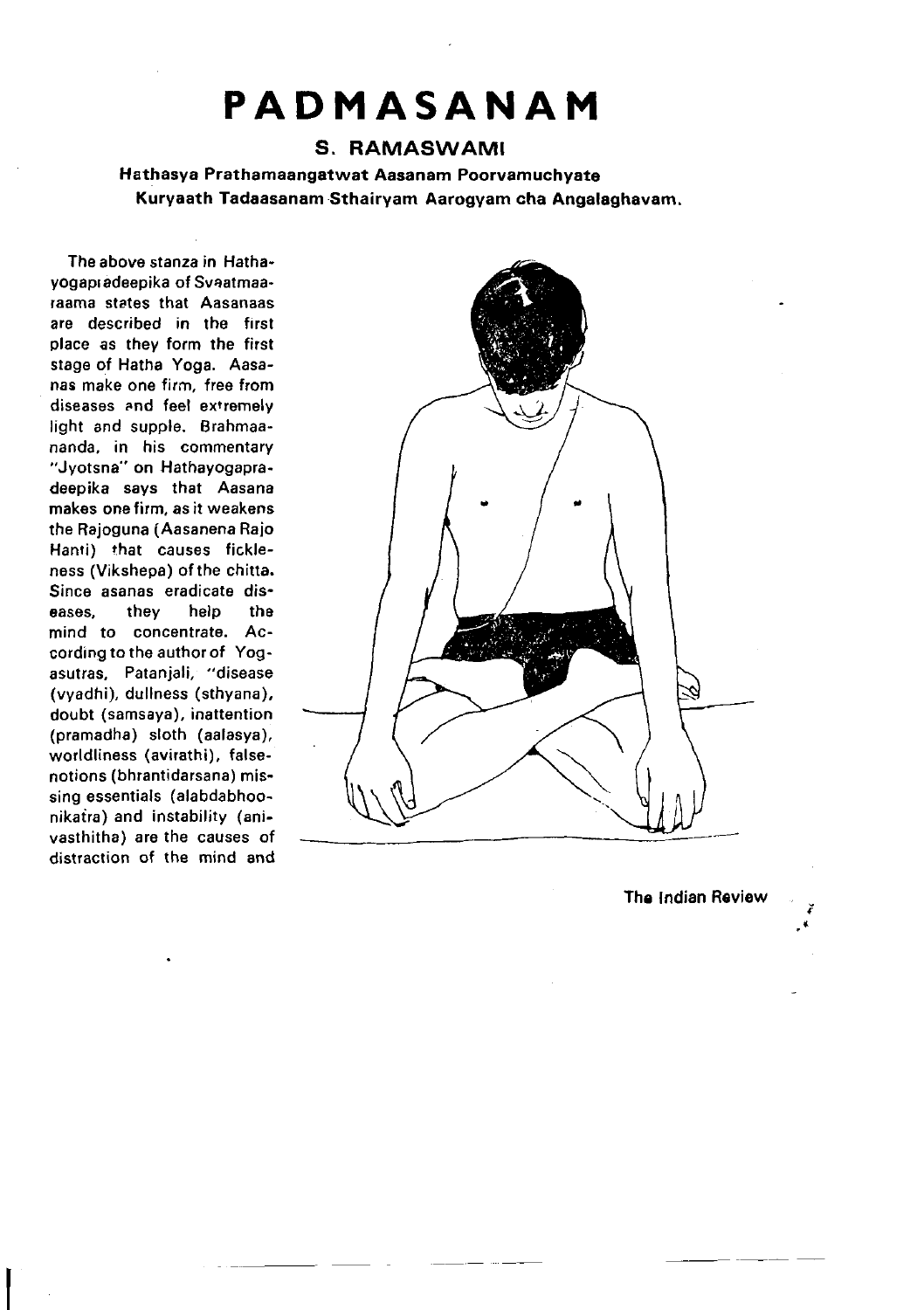as such are the obstacles for material or spiritual progress. Heaviness of body arises fiom a preponderance of Tamas, and asanas remove this. Though it is impossible to explain clearly and realize the important truths that underlie the various asanas, till the human system is understood in all its intricacy and detail. it can be said that the various asanas bring about many important results physical, physiological, psychological, and spiritual. For instance, during some of them, various nerve centres are activised; these effectively help to control the irregularities of the body and what is more fascinating, but no less true, is the purification of the mental process--- the mind becoming more and more attentive (ekagra).

¥

### WELL-KNOWN ASANA

Paclmaasana is one of the well-known asanas and holds the pride of place among sitting postures. It easily fits into the definition of Patanjali on asana, "Sthira Sukham Asanam" which defines asanas as staying steady and comfortable, Padmaasana, especially its important variation Badhapadmaasana. completely immobitizes the limbs and gives steadiness ro the yogi's posture. The stret- - ching experienced in all the stubborn joints, as the neck. shoulders, elbows, wrists,

 $\overline{\Gamma}$ 

lowerback, hips. knees, ankles and toes makes it a complete posture. It gives a very firm base for sitting for pranayama, Japa or study. No doubt it holds the fascination of many yoga aspirants.

According to Sri Sureshwaracharya, the first Pithdhipathi of Sringeri Sankara Mutt, Padmaasana, along with swastika, gomukha, and Hamsa are known as Brahmaasanas, as given in the last Ullasa (chapter) in Manasollasa, an authentic, elaborate commentary on Sri Sankara-<br>bhagavatpada's. Dakshinabhagavatpada's, murti Ashtakam. Then Nrisirnha, Garuda, Kurma and Naaga are known as Vaishnavaasanams and Vira, Mayura, Vajra and Sidha are Rudra asanas. Yoni asana is known among Saaktha group and Paschimottaanasana, is a Saiva Asanam.

Svastikam, gomukham, padmam, hamsaakyam, Bhrahmamaasanam! Nrisimham, garudam, <sup>A</sup>kurmam, naagakhyam, ,, VaishnavaasanamlViram, Mayuram, Vairaakhyam, . sidhakhyam, rudramaasanam! Yonyaasanam viduhu. Saaktham. Saivam Paschimataanakahym.

PADMAASANAM : Sit up, stretch the legs keeping back straight. Exhale deeply, bend the right

leg, draw the right foot closer to the body with the hands and keep it on top of the left thigh, in line with the groin. On the next exhalation, in a similar fashion, bend the left knee and place the left foot on top of tha right thigh. Now, you have a very firm base to sit and the lower back is relieved of the outward curve normally required to keep up the balance of the body. Now keep the palms fully covering the respective knees, stretch the arms, the spine and the neck and keep the chin on the centre of the breastbones, making Jalandharabandha. Breathe normally.making hissing noise through the partially closed glottis. This is Padmasana. After a few breaths, do the posture with left knee bent first.

Initially there is bound to be excruciating pain, but with deep exhalation, one should be able to slowly relax and repeat the movements, Especially people who are not used to squatting may have problems in tho early stages.

But once the initial resistance is overcome, slowly one will start experiencing the relaxing effects of Padmaasana. lt is undoubtedly a marvel among the yogasanas. One feels extremeiv secure on a firm base, the lower back enjoys a freedom and comfort unknown even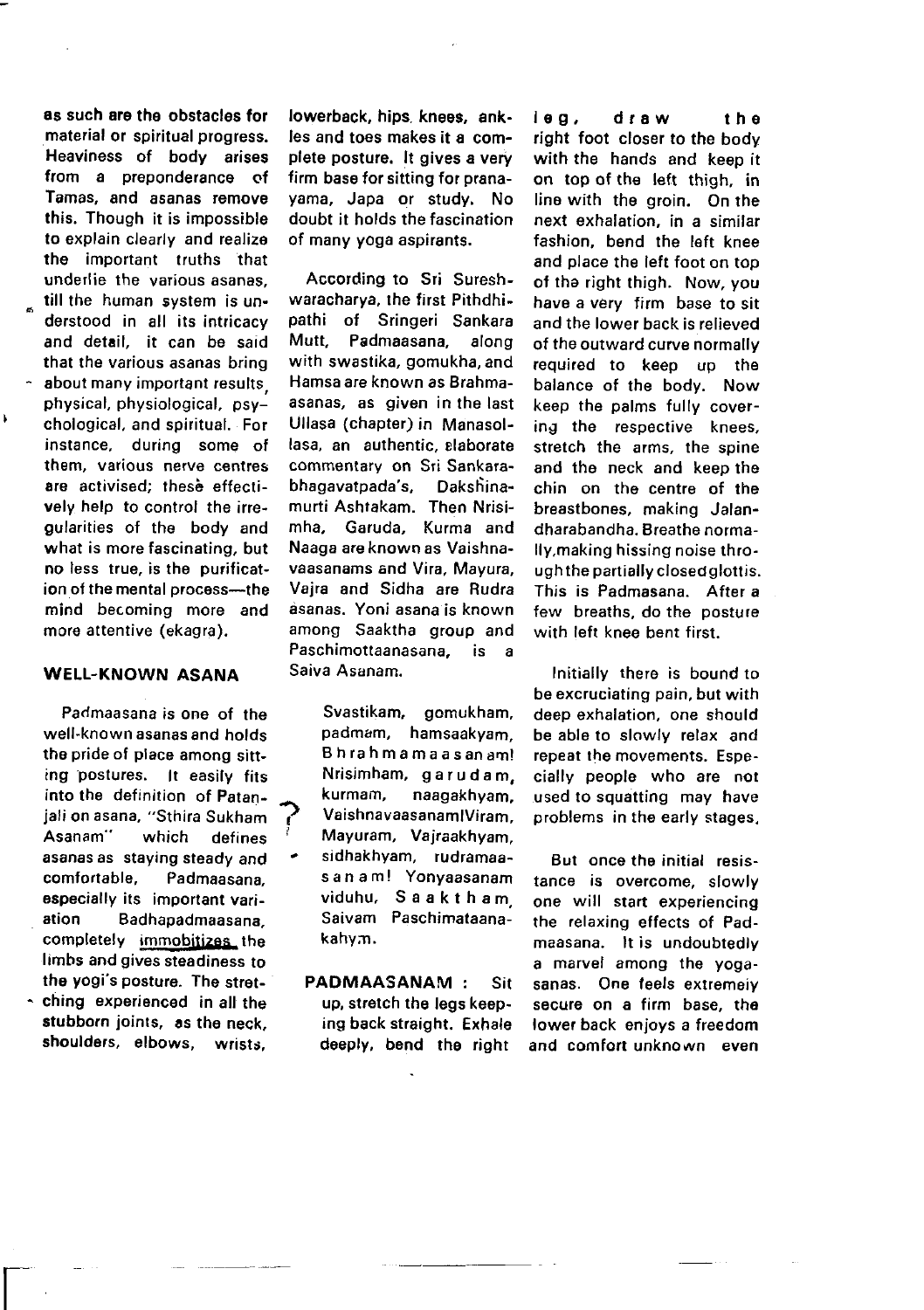

in a most cosy couch or sota. The body is erect, but relaxed. Naturally the mind will be relaxed and alert. unperturbed by the postural distractions.. People prone to become rheumatic, stiff knee joints due to disuse, are benefited.

After a few breaths, one may practice, Mulabandha and Uddiyanabandha. Thus it is possible to practice Bandhatrayas in Padmasanam. lt is a good posture for Pranayama, meditation and Samyamas, (Refer sketch 1)

There are a number of<br>variations in Padmasana in Padmasana which help to improve circulation, strength and develop the body proportionately.

### BHADRAASANAM:

Bhadra : Peace. Sit in Padmasanam. lnhale raise the airmis and on exhalation, lower the arms and keep the

palms on the respective rhighs, with fingers pointing inward. Stretch the elbows and raise the trunk and maintainJaalandharabandha. Do between six and twelve long inhalations and exhalations with the Bandhas. This is very good for the wrists, shoulders, neck and the spine. (Refer sketch 2.)

PARVATAASANAM:

Inhale and raise the arms overhead, interlock fin-<br>gers, stretching the gers, stretching th<mark>e</mark><br>spine, shoulders, neck spine, shoulders, elbows and wrists. Keep the chin locked in Jaalandhatabandha. This is Parvataasanam. (Parvatha: Hill) Refer Sketch (3). This posture helps to develop the shoulders and make the shoulder joint supple. Deep inhalation also helps to expand the chest and is especially useful for children, teenagers and young men and women. lt also helps io stretch the abdominal muscles; and it is beneficial to those suffering from respiratory ailments.

Afterabout 6 to 12 breaths, exhale. bend at the elbows, lower the arms and keep the palms on the back of the neck; with the palms facing upwards the elbows stretched outwards and the shoulder blades approximating each other. On inhalation raise the arms and on exhalation lower them with good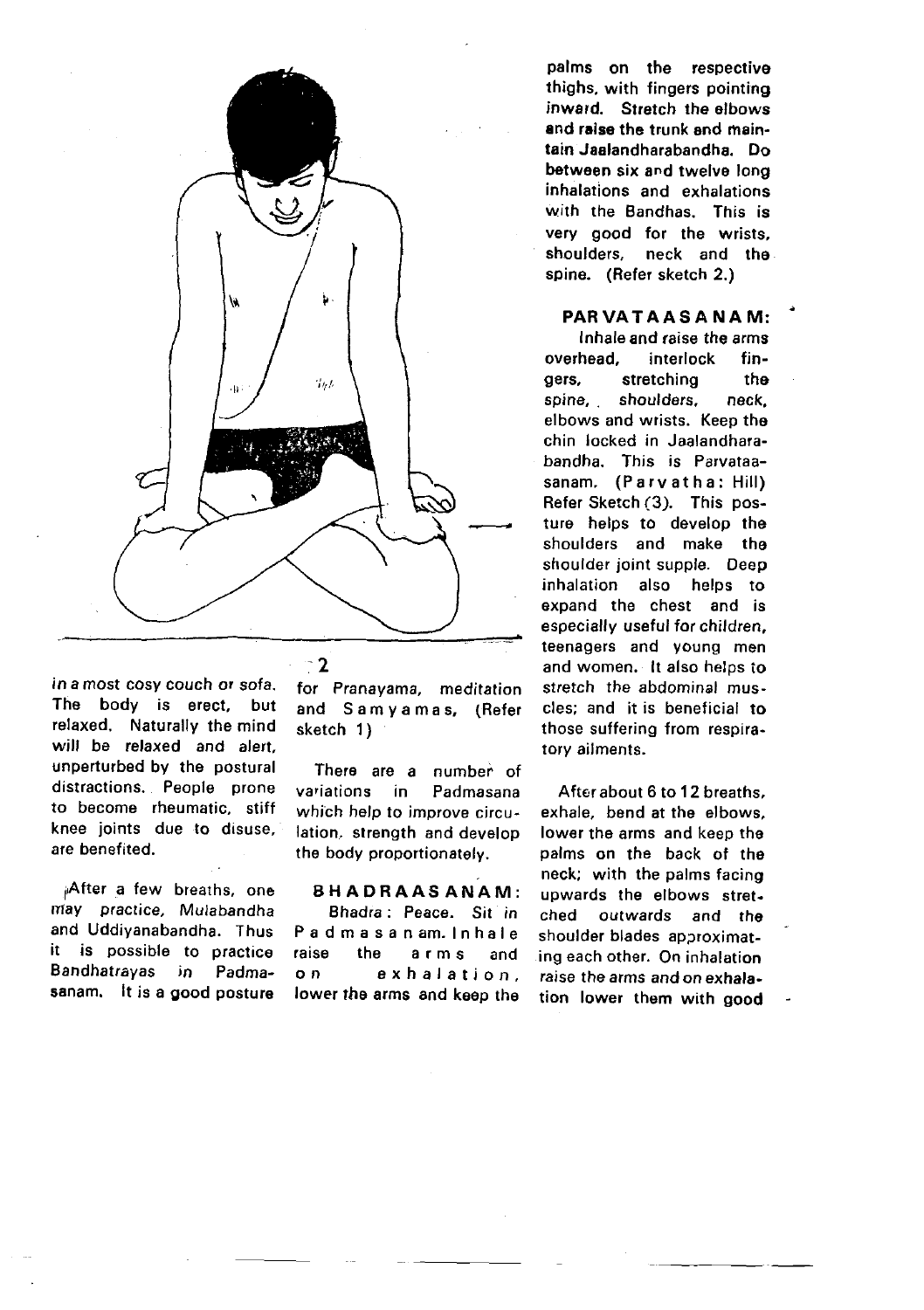

stretching of the neck, and shoulder muscles. Repeat 3 to 6 times.

### YOGA MUDRA:

!

From Parvataasanam,<br>ale deeply and bend exhale deeply<br>forward to forward touching the<br>floor with the forehead the forehead and the arms stretched outward (Refer sketch 4). This is particularly good for those lance. Yogis belonging to

 $\epsilon$  Kundalini Yoga School credit It with the awakening of Kundalini. Stay for a few breaths and return to Parvataasanam. Another variation would require placing' the top of the head on the floor. instead of the forehead.

# URDHWAMUKHA PAD. 3. MAASANAM

F ro m Parvataasanam, exhale and rolling . back the shoulders,  $\frac{1}{2}$  the palms behind the behind buttocks about one foot away and about one foot between the palms.无Inhale, press the palms and knees, raising the trunk and stretching the neck backward. (Refer sketch 5). This acts as a counterpose to Yogamudra. The front portion of the torso is stretched, the l'o'werback also gets a massaging effect. The wrists, elbows, arms and neck get relieved of the slight pain encountered in the previous mentioned postures as Yogamudra, Parvataasanam' etc, who suffer from constipation After about 6 breaths, exhal-<br>and irregular or erratic peris- ing return to Padmasanam. and irregular or erratic peris- ing return to Padmasanam.<br>tallisis, it helps improve Jarkaising the trunk is done tallisis, it helps improve , faising the trunk is done<br>digestion and relieve flatu-<br>while exhaling it is Langanawhile exhaling it is Langana-<br>kriva.

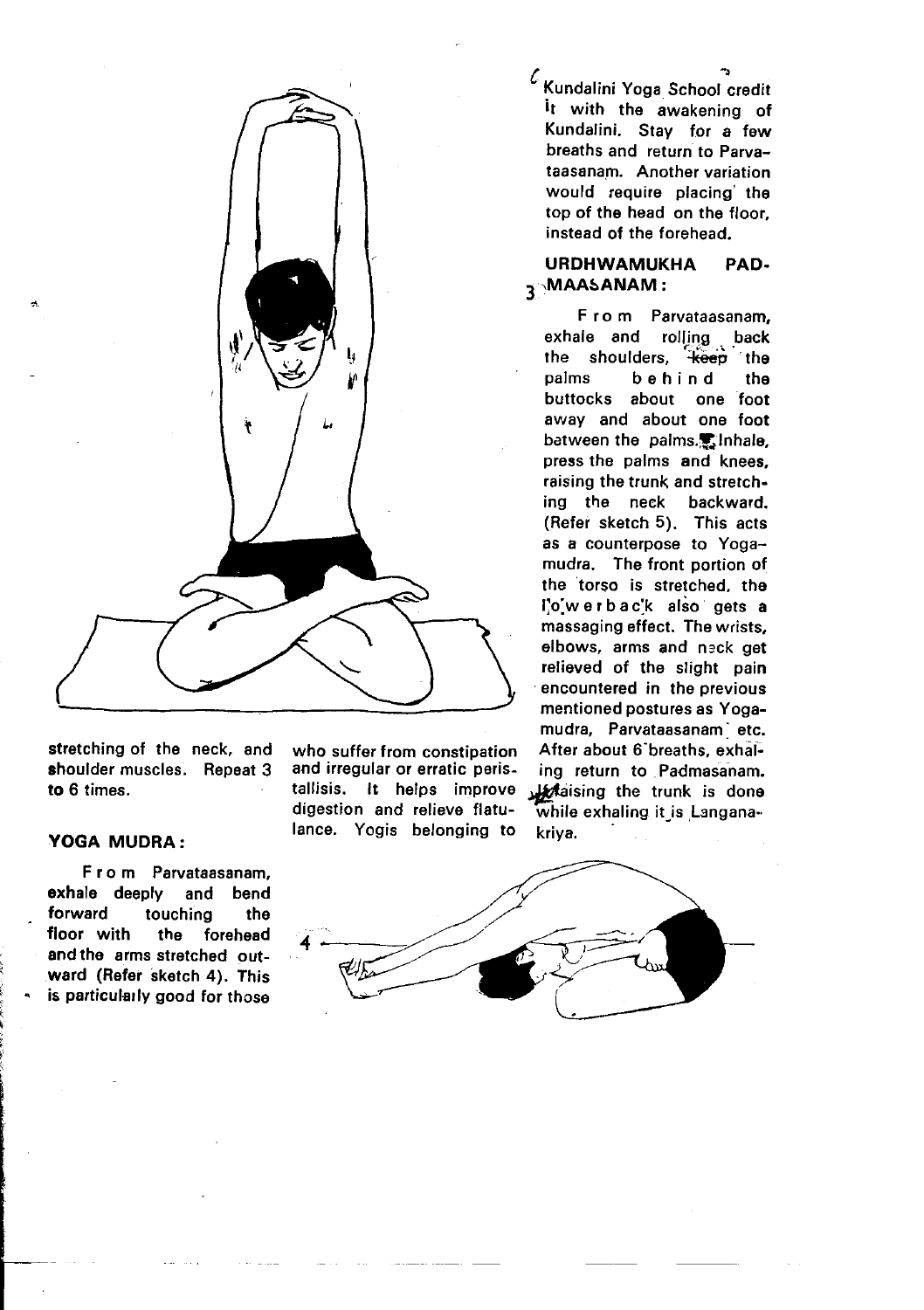

## SUPTAPADMASANAM

From Parvataasanam, slowly exhale, round the back, raise the knees a bit and lie down on the back completelv. with arms stretched overhead and fingers interlucked and the I adma oorticn also on the floor. Stay for a few breaths, doing Mula and Uddiyanabandhas after exhalation. Exhale, lowerthe arms and holdthetoes.Tryto stretch the spine and keep it on the ground, the neck also is stretched so that the chin is not upward but towalds the chest. Close the eves and do a few breaths. This is known asSuptaPadmasanam (Supta:

Lying). Refer Sketch 6.)

Now place the palrns by the side of the body on the ground. Press the palm on exhaling, raise the padma portion to about 90, inhale return to Suptapadmasanam. Repeat the movements about  $6$  times. This helps to work



on lhe lower hip and also helps to counter the ache cne may develop due to stretching of the back in Suptapadmasanam. (Refer Sketch 7).



## URDHWAPADMASANAM

This posture was described in the December 1977  $\circ$  Issue, but was included as a variation in Sarvangasanam. The same asana can be done<br>from Suptanadmasanan Suptapadmasanam. Exhale, raise the trunk, as in Sarvangasanam, but instead the legs being straight they are in Padmasanam. Stay for a few breaths (Refer Sketch 4 in December 1977 lssue of Indian Review). From there one may proceed to do Pindasanam (Refer Sketch 5 December 1977 of Indian Review). Return to Parvatasanam.

ADHOMUKHAPADMASA \_

NAM : Sit in Padmasanam. Extend rhe arms forward and

place the palms on the floor. Now exhale, raise the hips and stand on the knees, with the support of the palms, Flex the elbows, and lie face down, so that the entire body with the legs in Padmasanam is on the ground. Now, inhale, press the palms and the knees and raise the trunk, stretching the arms, elbows and shoulders. This is Adhomukhapadmasanam. (Refer sketch 8).Stay {or a few breaths.Then pressing the pa lms. exhaling, slowly push the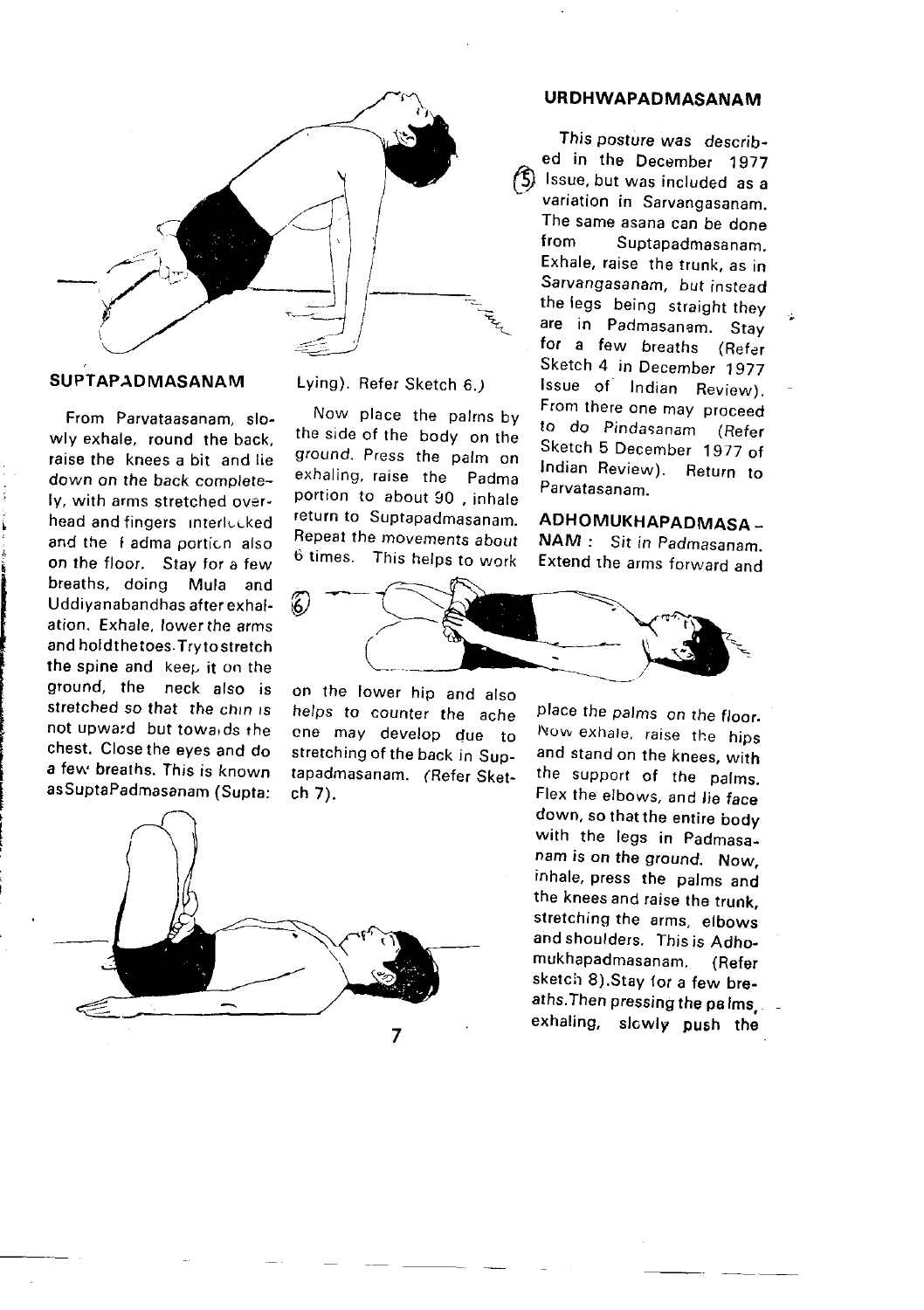

back and body, so that one sits in Padmasanam and the upperbody stretched forward in Yogamudra. Inhale, raise trunk back to Parvatasanam.

Padmasana and the variations can be practised in a series and is recommended by our Acharya to attain Aasanasiddhi and derive the maximum benefit of each varration. lt saves time and ensures that one would exercise all the parts of the body.

This series can be done es follows:

1. Padmasanam 2. Parvataasanam 3. Suptapadmaasanam 4. Urdhwapadmaasanam 5. Pindaasanam 6. Parvataasanam 7. Adhomukhapadmasanam 8. Yogamudra 9. Urdh wamukhan admasan am 10. Parvataasanam 11. Padmasanam

This series is to be done a few times with the recommendad breathinq. Then

t

repeat, changing the legs' position. This group is exceptionally good to tone up all the rheumatic prone joints, make such stubborn joints as knees, hips, shoulders supple, improv:s stamina, circulation and general well being. It is a compact and a very useful group for practice for young men and women. There are a number of other more difficult variations. One of them Baddha Padmaasanam is taken up.

Baddhapadmasana is described as "Padmasanam" in Hatavogapradeepika.

Vaamoroopari Dakshinam cha Charanam Samsthapya Vaaman Tatha Dakshoroopari Paschimena vidhina Dhruthwa Karaabhyaam

Dhrudham

Angushtau Hridaye Nidhaaya Chibukam Naasagramaalokayeth Yetath Vyaadhivinaasakaari

Ysminaam Padmaasanam **Prochvathe** 

Place the right foot on the left thigh and the lefr foor on the right thigh, cross the 8 hands behind the back (one's own back, of course!) and firmly take hold of the toes (the right toe with the right hand and the left toe with the left.) Place the chin on the breasts and gaze at the tip of the nose (Naasaagra). This is called Padmaasanam. It destroys the diseases of the self-restrained yogins. (Yamis). Refer sketch 9.

### DESTROYS DISEASES

Baddhapadmasana requires a very subtle control of the deep muscles of the shoulders and legs. lt is a very, deep cleansing exercise. lf one can stay in the posture, do long inhalation and exhalation it is exceptionally beneficial. As mentioned by<br>Svaatmaarama, and also Svaatmaarama, contended by authorities like my Acharya that it removes all the diseases, emanating from the stomach and abdomenal regions, Pregnant women should not practice this aasanam.

Padmaasanam, as mentioned before is not merely an exquisite physical posture, but also is believed to hold the key for proper meditation and rousing of Kundalini.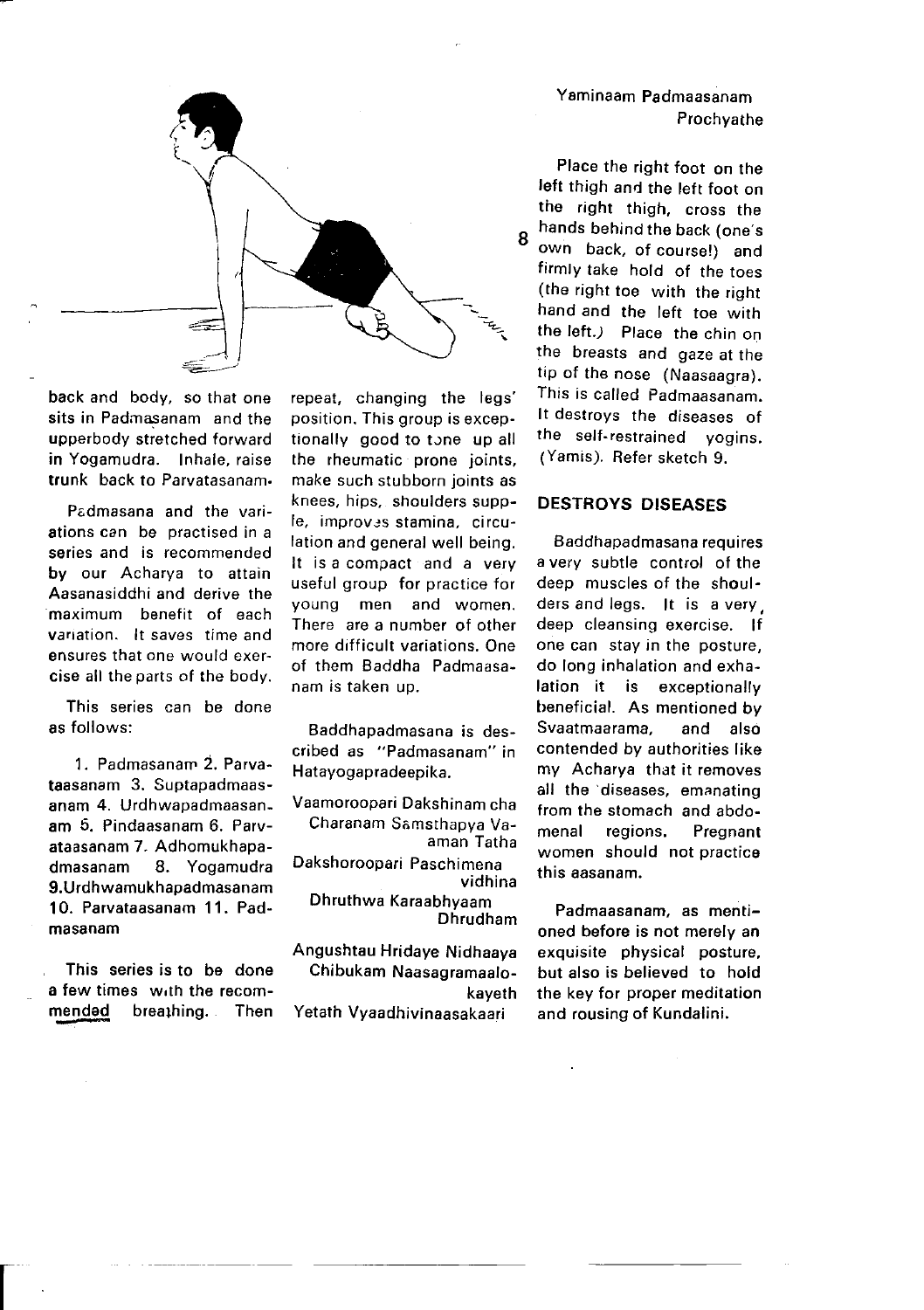

sanam, with the palms, one on the other (on the lap), {ix the chin on the chest and contemplating (Brahman or lshtadevata) in the mind (chitta), repeatedly raise the Apaana upwards (by contracting the anus. which is Mulabandha) and bring the inhaled Praana downward (after inhalation). By this a man obtains unequalled knowledge through the power of Kundalini (which is roused by this process)". $-$ Hathayogapradeepika.

It could be observed that ss a further extension of the practice suggested earlier, the Mulabandha started after Bahya Kumbhaka is maintained on inhalation also. And by means of Mulabandha and Jalandharabandha both the passage of the downgoing Apaana and the upgoing Praana are sealed, so to say. Then by forcing the Prana downwards and Apaana upwards, the union of Apaana and Praana is

achieved. This is also referred to in the Bhagawad Gita.

By the union of Praana and the Apaana, the Jaataragni (gastric activity) is aroused and the mythical kundalini, awakened by the heat of the gastric fire, straightens from out of its coiled position and moves upward<br>of Sushumna. Then the of Sushumna. Praana and Apaana are to be forced through the Sushumna and the union of these two takes place, which is the ultimate goal of Hathayoga.

Well, suffice it to say that Padmaasanam is an excel. lent posture for physical, physiological, psychological, well being and fcr mystical and spiritual experiences.

### SHANMUKHIMUDRA

After a strenuous stint in lhe various Padmaasana variations, one may wish to enjoy the relaxation obtained by such exercises. Shanmukhimudra helps in drrecting the attention inward. lt is also known as Yoni Mudra. There are some schools who state that it is also known as Saambhavi Mudra.

Sit in Padmaasana or othar convenient postures like Sidhasana-Vajrasana may also be chosen-but Padmaasanam appears to be quite good. Keep the back erect, and head level, without the